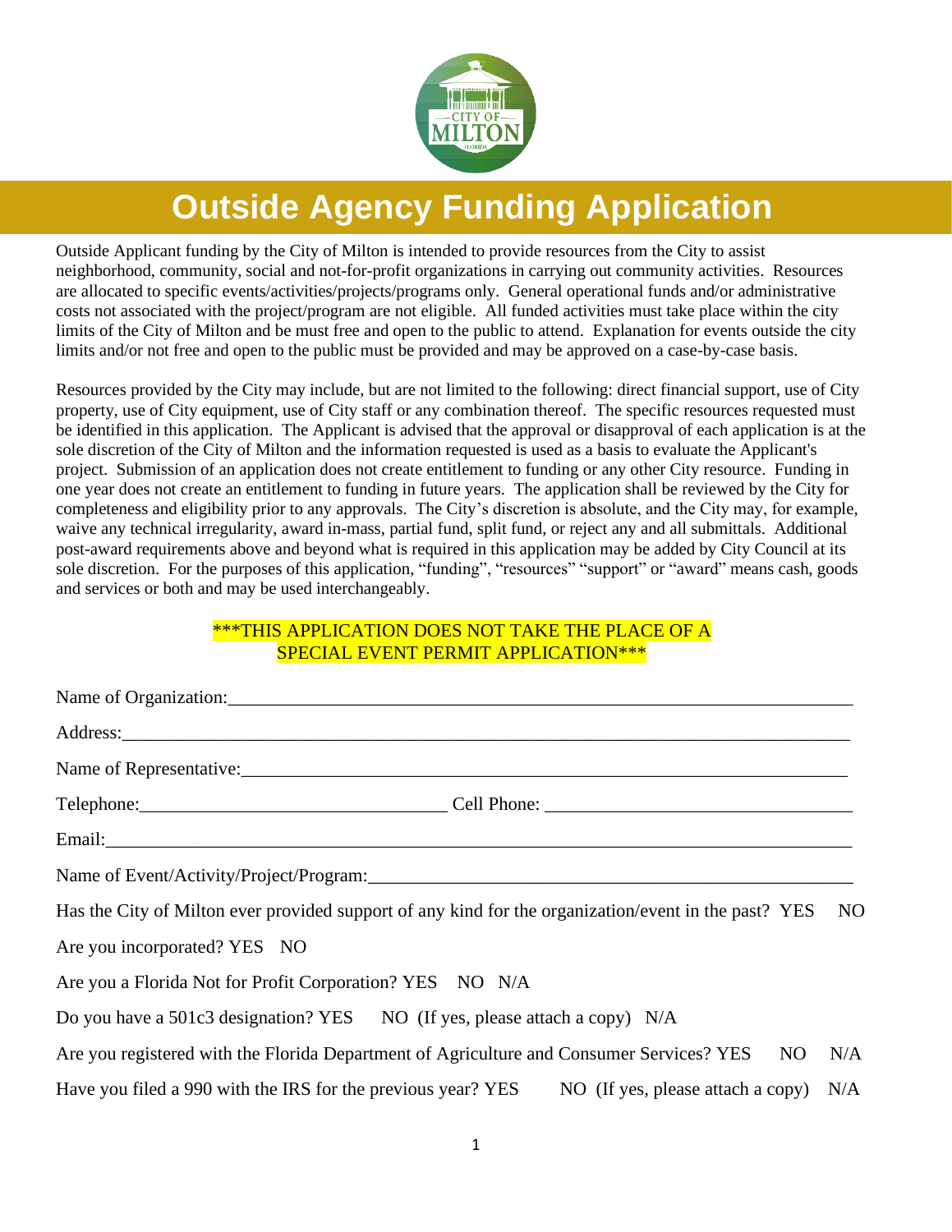### **OUTSIDE APPLICANT REQUEST**

## **REQUESTED ITEM TOTAL**

| Cash funding for a project/event (please specify exact amount requested)    |    |
|-----------------------------------------------------------------------------|----|
| Use of City Property (please specify location and duration) (cost varies)   |    |
| City Bathroom at Jernigan's Landing (\$250) (Non-Profit Only)               |    |
| City Bathroom at Alternate Location (\$350) (Non-Profit Only)<br>$\Box$     |    |
| City Stage (\$350) (Non-Profit Only)<br>□                                   |    |
| City Movie Projection Equipment & Inflatable Screen (\$250) (Non-Profit     |    |
| Only)                                                                       |    |
| Utilization of City Insurance (must be approved by City Council in advance) | \$ |
| Street Barricades/Cones (\$100/\$10)                                        |    |
| Electronic Street Informational Sign (\$250 per unit)                       |    |
| City Tent (\$500) (Non-Profit Only)                                         |    |
| Live Music Licensing $(\$200)$ */** (Non-Profit Only)                       |    |
| Movie Licensing (at Cost) $\frac{*}{*}$ (Non-Profit Only)                   |    |
| Parade Package (\$1000) (Non-Profit Only)                                   |    |
| Tables/Chairs (\$5/table and \$10/10 chairs, rented in counts of 10 only)   |    |
| Tables & Chairs Delivery & Set Up & Retrieval (\$25)                        |    |
| Small Generator (\$100)                                                     |    |
| Large Generator (\$250)                                                     |    |
| Generator Power Distribution Panel (\$100)                                  |    |
| Hose Bib (water distribution system) (\$100)                                |    |
| Connection to City Fire Hydrant (\$50 + Metered Rate for Water)             |    |
| Electrical Activation (\$75 + Hourly Rate for Electricity/Connection)       |    |
| Fire/EMS (\$30/hour, min. 2 hours)<br>$\Box$                                |    |
| Police (\$30/hour, min. 4 hours)                                            |    |
| Public Works Crew (\$25/hour, min. 2 hours)                                 |    |
| Other City Staff (\$30/hour, min. 2 hours)<br>□                             |    |

## **TOTAL AMOUNT OF FUNDING REQUESTED \$\_\_\_\_\_\_\_\_\_\_\_\_\_\_\_\_**

\*Published music, movies, and other electronic art forms are protected by US Copyright and Trademark laws. Unauthorized use of copyrighted work is illegal.

\*\*Must be a free event, open to the public and located within the City Limits to access the City's ASCAP, BMI and SESAC License.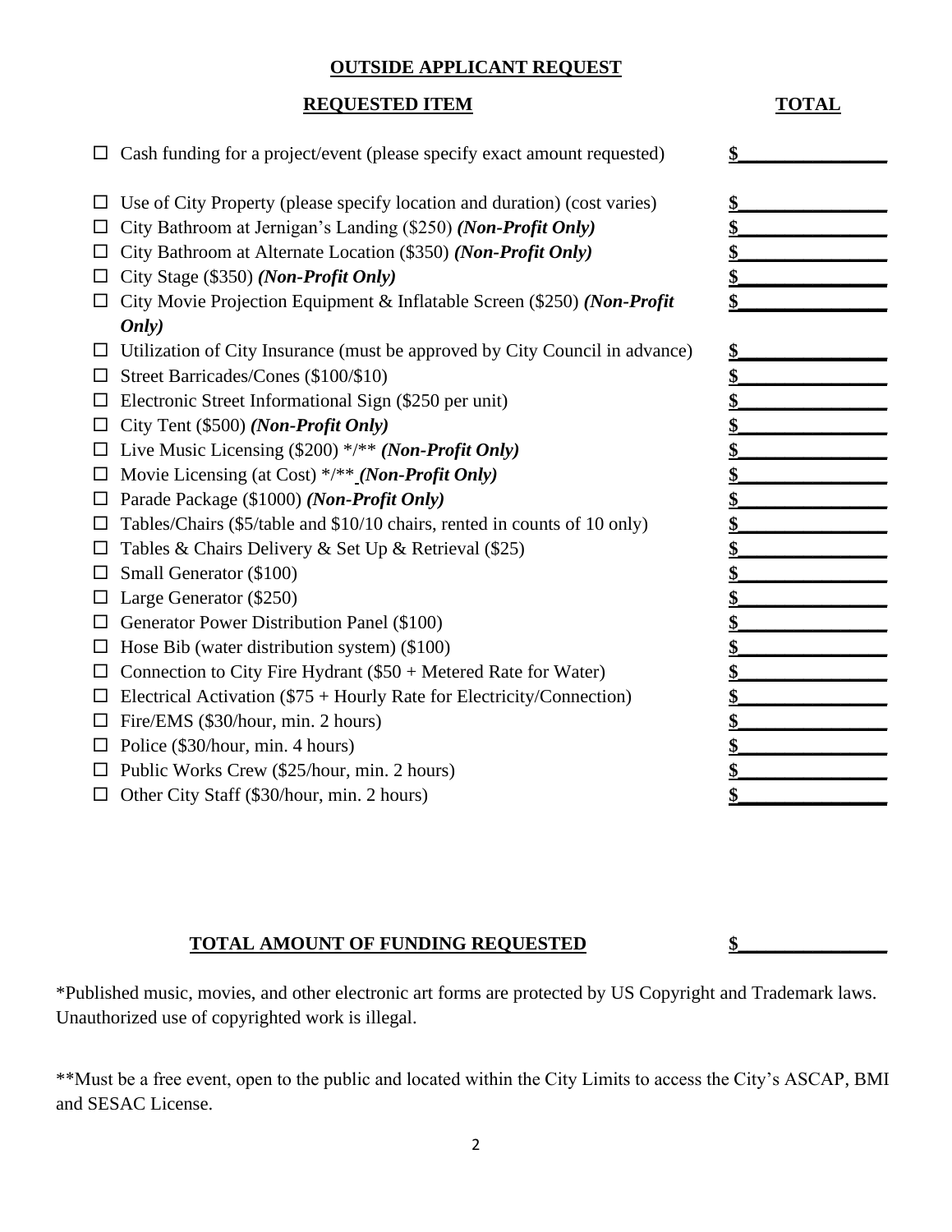## **Explanation of Organization (Who are you? What is your mission?)**

**Explanation of Event/Activity/Project/Program (How does this event/program benefit the Citizens of the City of Milton? Include information of previous versions of this event. Number of participants previously and expected this year, etc.)**

> **Explanation of Funding Request (What will the City pay for/provide and why?)**

**Explanation of How Event/Activity/Project/Program Benefits the City of Milton and its Citizens**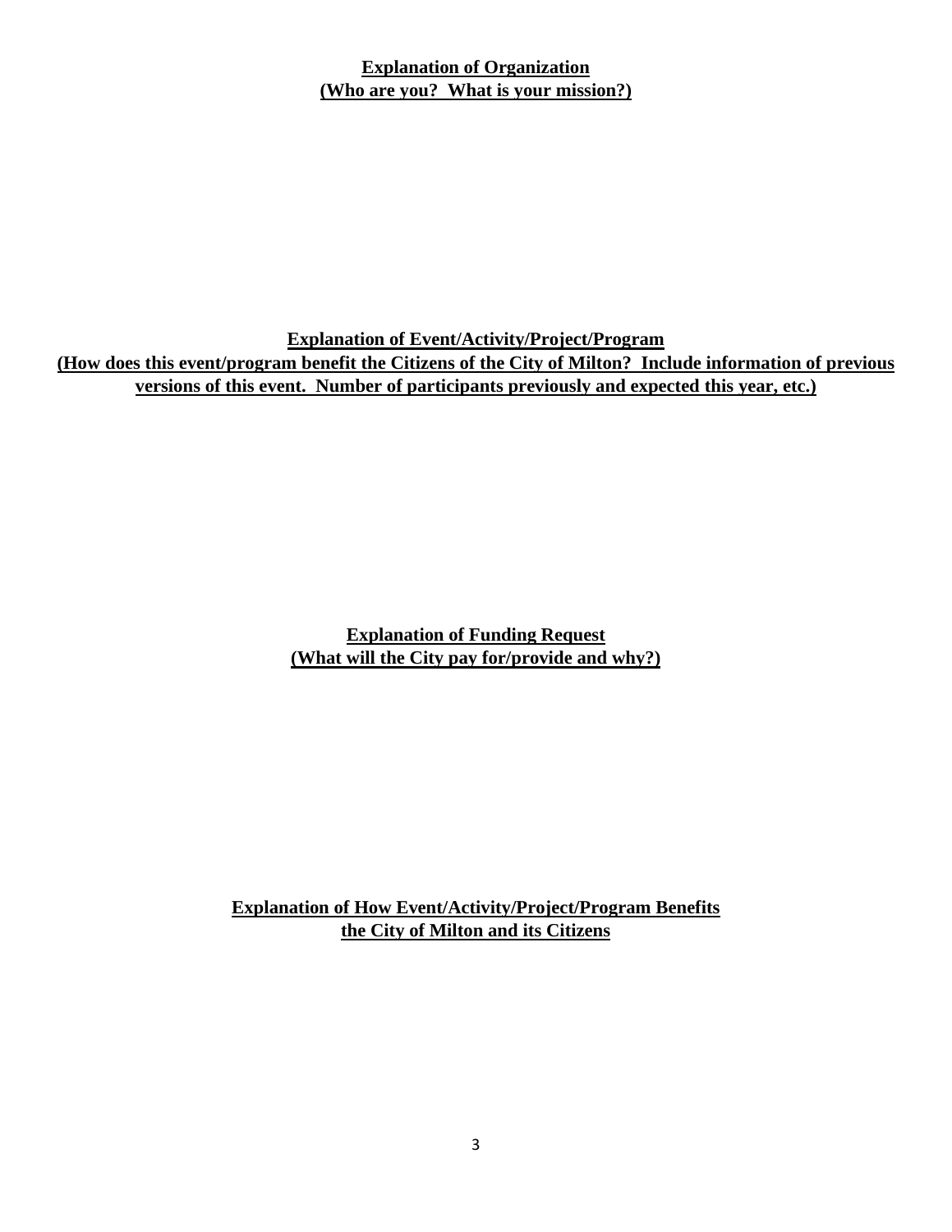## **BUDGET**

Has your organization received City funding for this specific event/project in the past? YES NO N/A If "YES", please indicate the amounts below (both in cash and in-kind):

| <b>FY17-18</b> | <b>FY18-19</b> | <b>FY19-20</b> | <b>FY20-21</b> | <b>FY21-22</b> |
|----------------|----------------|----------------|----------------|----------------|
|                |                |                |                |                |

The City's Fiscal Year is October 1 – September 30.

Has your organization received City funding for any other events/projects in the past 5 years? YES NO N/A If "YES", please list each event/project that received funding and the amounts for each.

Are you utilizing City funds as match for a grant? YES NO If "YES", what is the required total match amount? \$ How much money will be received from the grant?  $\frac{1}{2}$ Please provide a copy of the grant application we will be matching.

Please detail all funding sources (cash and in-kind) for this event/project (including City request). For example, other governmental funding, donations, sponsorships, fundraisers, etc. Individual donors/sponsors do not have to be identified. The totals at the bottom should reflect the entire budget for this event/project. If this is a firsttime event, please provide a projected revenue budget.

| <b>REVENUE</b>       | <b>PRIOR YEAR</b> | <b>CURRENT YEAR</b> | <b>UPCOMING YEAR</b> |
|----------------------|-------------------|---------------------|----------------------|
| City of Milton<br>1. |                   |                     |                      |
| 2.                   |                   |                     |                      |
| 3.                   |                   |                     |                      |
| 4.                   |                   |                     |                      |
| 5.                   |                   |                     |                      |
| 6.                   |                   |                     |                      |
| 7.                   |                   |                     |                      |
| 8.                   |                   |                     |                      |
| 9.                   |                   |                     |                      |
| 10.                  |                   |                     |                      |
| <b>TOTAL REVENUE</b> |                   |                     |                      |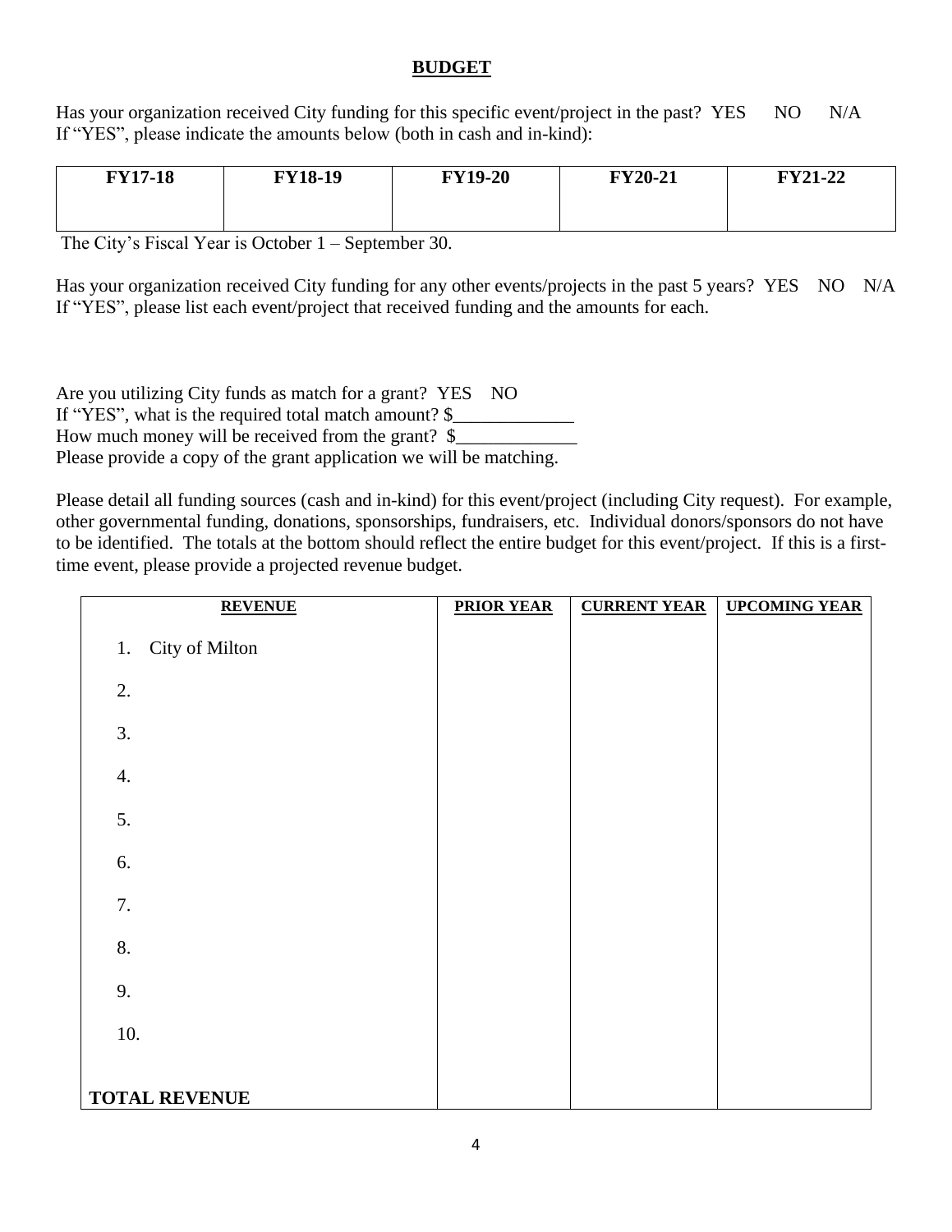Please detail all expenditures for this event/program. For example, printing, band fee, advertising, supplies, etc.

The totals at the bottom should reflect the entire budget for this event/project and should equal the Revenues identified above. If a good/service is donated, it should be reflected as a donation in the Revenue Section and an expenditure in the Expenditure Section to balance the budget. Individual donors do not have to be identified. If this is a first-time event, please provide a projected expense budget.

| <b>EXPENSES</b>       | <b>PRIOR YEAR</b> | <b>CURRENT YEAR</b> | <b>UPCOMING YEAR</b> |
|-----------------------|-------------------|---------------------|----------------------|
| City of Milton<br>1.  |                   |                     |                      |
| 2.                    |                   |                     |                      |
| 3.                    |                   |                     |                      |
| 4.                    |                   |                     |                      |
| 5.                    |                   |                     |                      |
| 6.                    |                   |                     |                      |
| $7.$                  |                   |                     |                      |
| 8.                    |                   |                     |                      |
| 9.                    |                   |                     |                      |
| 10.                   |                   |                     |                      |
| <b>TOTAL EXPENSES</b> |                   |                     |                      |

What percentage of the total budget will the City be providing if this application is approved?

# **PARTICIPANTS**

|                                        | <b>PRIOR YEAR</b> | <b>CURRENT YEAR</b> | <b>UPCOMING YEAR</b> |
|----------------------------------------|-------------------|---------------------|----------------------|
| 1. Number served by this event/program |                   |                     |                      |
| 2. Cost per participant                |                   |                     |                      |

If funding is approved, how will the number of participants be increased, or the event/program expanded?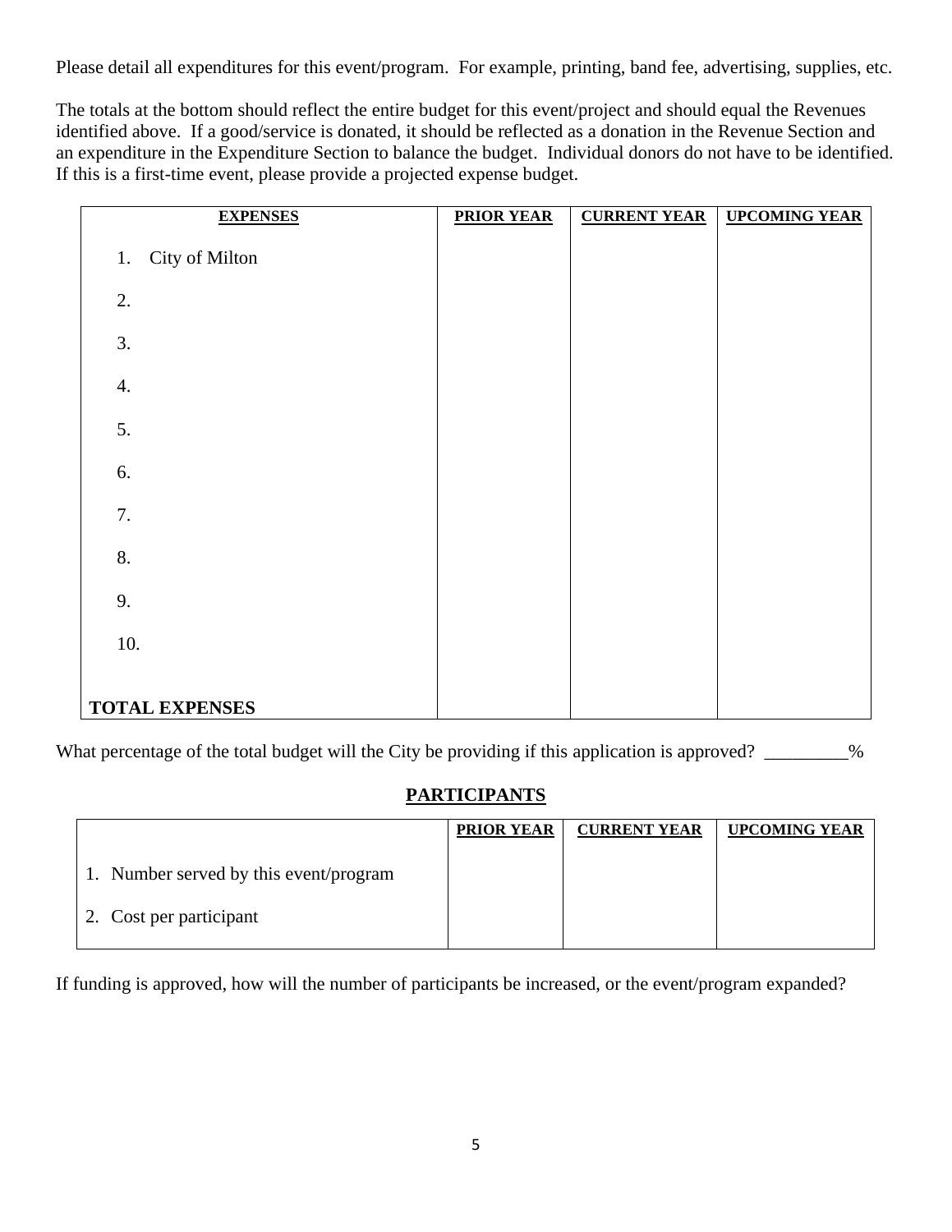## **INSTRUCTIONS**

1. Submit this completed application and all required, applicable documentation to:

#### **Mail to:**

**Hand Deliver to:**

The City of Milton c/o Office of Economic Development Post Office Box 909 Milton, Florida 32572

The City of Milton c/o Office of Economic Development 6738 Dixon Street Milton, Florida 32570

#### **Email to: espears@miltonfl.org**

- 2. Funding requests will be reviewed for completeness and technical aspects by City Staff. The request will then be forwarded to City Council for consideration. Staff will review the following aspects:
	- A. Organizational Capacity
	- B. Proposed Program/Funding Use
	- C. Efficiency & Collaboration
	- D. Financials
	- E. Meeting Community needs and priorities
- 3. Applications that are approved by City Council will receive a notification regarding the level of funding and a Funding Agreement from the City. The City is not responsible for any expense incurred prior to award of funding or outside of the scope of funding approval.

## **CONDITIONS OF FUNDING**

By submitting this application, Applicant consents to the following conditions contained in this section. Failure to comply with any one of the below conditions is a default:

- ❑ Funded projects must provide a direct benefit to the businesses or citizens of the City.
- ❑ Services offered by the Applicant must not be restrictive with regard to race, sex, age, religion, disability, or any characteristics that would be prohibited by law.
- ❑ Funds may not be used for any purpose prohibited by law.
- ❑ Applicants requesting funding for the following services or activities will not be considered:
	- Endowments or debt reduction
	- Administrative services support
	- Annual fundraising or capital campaign
	- Political activities
- Religious activities
- Public agencies for mandated services
- Scholarships or individual grants or awards
- Private Foundations
- ❑ All awards are based on availability of funds. Awards may be provided until all funds are exhausted. If funds remain after the initial cycle, additional cycles later in the year may occur at the City's discretion. Based on available funds, some applications may be approved, while others may be only partially funded or receive no funding.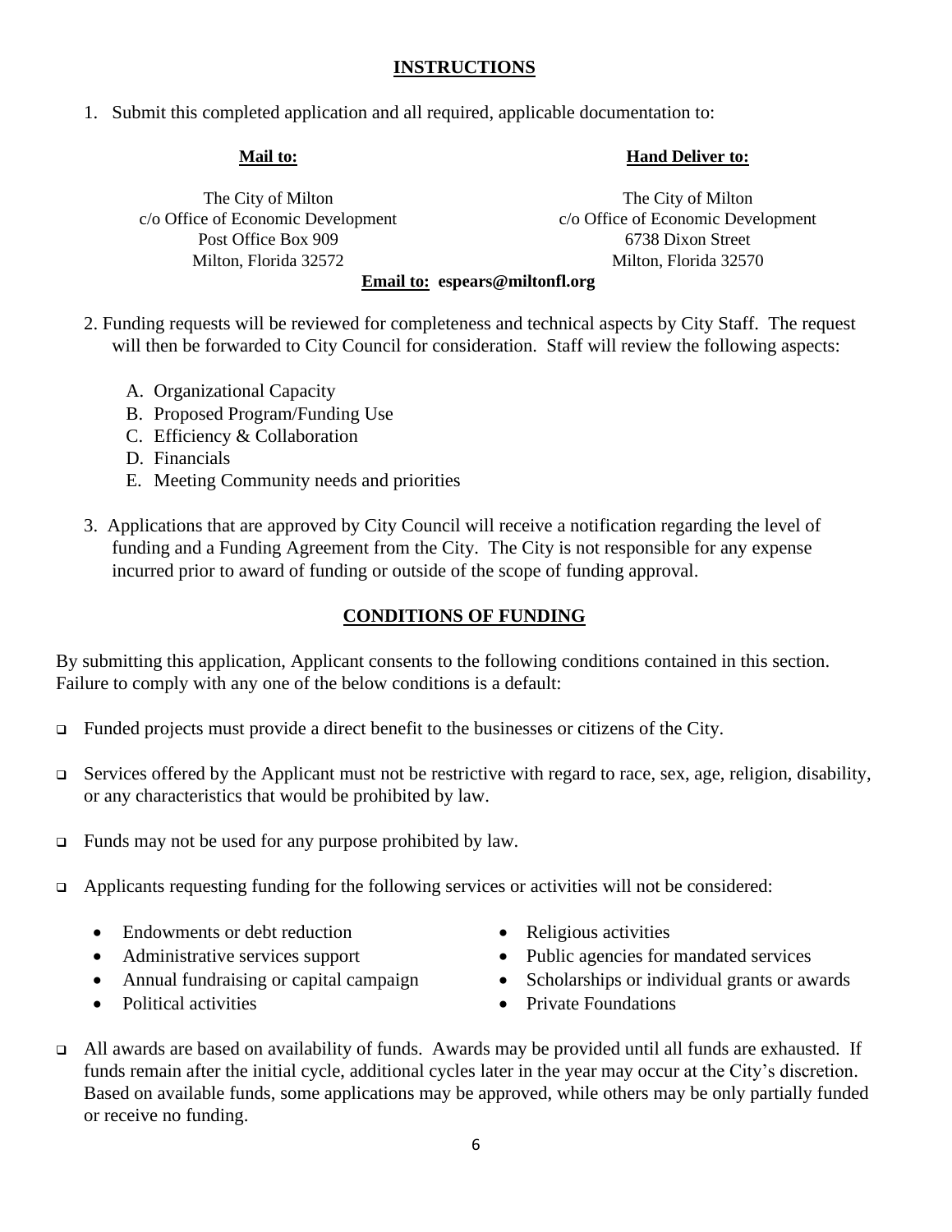- ❑ The Applicant hereby agrees to allow the City of Milton to capture, own and use at their sole discretion, images, videos, recordings, and the like of the event/activity/program/project. The City shall use the Applicant's Logo, or other identifier approved by the Applicant in coordination with any City advertising for the event/project.
- ❑ The Applicant hereby agrees to use the City's, or any approved City Department's Logo in any/all advertising, marketing and promotion for the event/program to the same extent as the largest single sponsor, unless otherwise agreed upon in advance. If no sponsors are utilized, the City shall be recognized as the event/program sponsor. The Applicant shall consult with City Staff on any/all advertising, marketing and promotion prior to public release.
- ❑ The City is not responsible for any event/project organization or management. The organization submitting this application is totally responsible for any/all means and methods in carrying out the event/project.
- ❑ The Applicant shall, at all times while on City of Milton Property, conduct themselves in a professional, responsible manner and observe all rules and regulations set forth by the City of Milton. Funded events/programs shall be wholesome and adhere to the standards of good taste, as assessed by the City Council in reviewing all representations of the applicant about the conduct of the event. Material departure from the standards represented to and approved by Council may result in default.
- ❑ All vendors'/merchandise sold at an event must be of good taste, consistent with the values of Milton, Florida, as assessed by the City Council in reviewing all representations of the applicant about the conduct, services or merchandise to be sold. Material departure from the standards represented to and approved by Council may result in default.
- ❑ Funded events/programs shall not directly compete with City Brick and Mortar Businesses through use of outdoor, mobile vendors that provide the same goods/services as the primary good/service of the Brick and Mortar Business. An outdoor, mobile vendor must be a minimum distance of 250 feet or one cityblock from a Brick and Mortar Business if providing the same primary good/service. An exception can be provided if a waiver is signed by the Brick and Mortar Business and provided to the City in advance of the event/program.
- ❑ Applicants must indemnify, save and hold harmless the City from and against any and all claims, demands, actions, debts, liabilities, and attorney's fees arising out of, claimed on account of, or in any manner predicated on loss of or damage to the property of, and injuries to or death of any and all persons whatsoever, in any manner alleged to be caused or contributed to by the Applicant, its agents, servants, volunteers or employees while carrying out the event/activity/program/project. From and on account of damages of any kind which they, or any of them, may suffer as a result of acts of the Applicant or any of the Applicant's agents, servants, volunteers or employees and from any workmen's compensation benefits which they, or any of them, become obligated to pay the Applicant, its agents, servants, volunteers or employees, and from any and all claims, demands, actions, debts, liabilities, and related costs which result from the event/activity/program/project carried out by the Applicant.
- ❑ Applicants must provide a Certificate of Insurance (COI), showing the City of Milton, FL as an additional insured, 10 days prior to the event/program date. Applicants may request to utilize the City's insurance for the event. However, such request must be approved by City Council.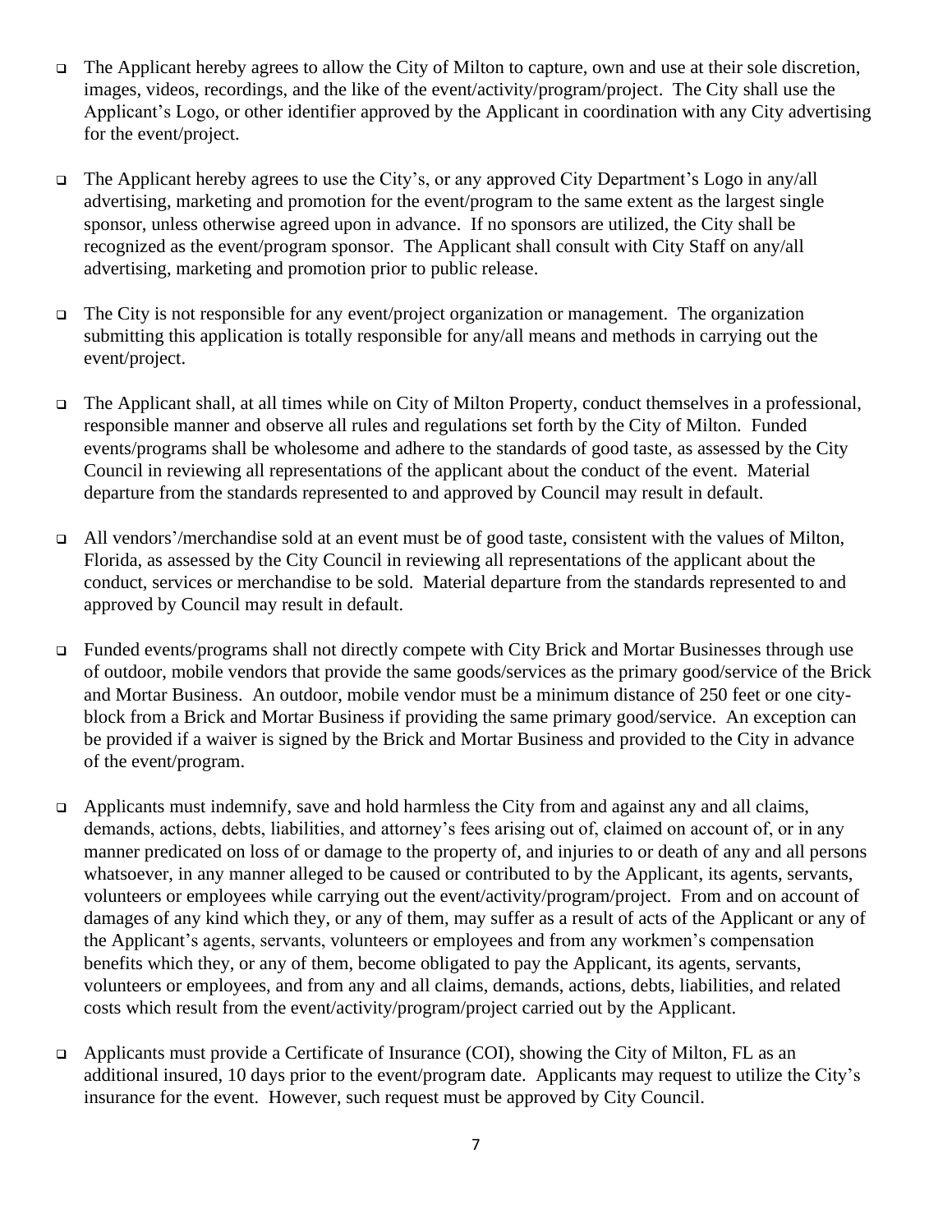- ❑ Applicants shall be and act as independent contractors, and under no circumstances shall any funding be construed as one of agency, legal partnership, or joint venture, or employment between the City and the Applicant. None of the personnel under contract to, employed by, or volunteering for the Applicant shall be deemed in any way to have any contractual relationship with the City whatsoever. The Applicant shall be solely responsible for the conduct of its employees, personnel, volunteers and agents in connection with their obligation hereunder.
- ❑ The City of Milton is not responsible for the safety, security or working condition of any equipment not owned by the City. Use, care and security of any and all City-owned equipment made available for use by the City, provided to and operated by the Applicant, shall be the sole responsibility of the Applicant. Please inspect all items carefully. Any City Equipment provided to the Applicant lost, damaged or destroyed shall be replaced/repaired at the sole expense of the Applicant, unless such damage is sustained due to acts beyond the control of the Applicant as described below.
- ❑ Once the event/project has been completed, Applicant must submit a final report, including event attendance and a final financial expenditure report. If the event/project is ongoing, quarterly reports are required. Additional reporting requirements may be included by City Council at their sole discretion. Failure to submit required reports shall disqualify an organization from future requests.
- ❑ Applicants must demonstrate the financial capacity and ability to complete the event/project as described in this Application, including provision of a current balance reflecting sufficient available funds for completion of all portions of the project not funded by the City. The historical, organizational and financial information requested in this application demonstrate such capacity.
- ❑ This application contains the entire request from the Applicant. This application supersedes any and all prior agreements, arrangements, communications, or representations, whether oral or written. This application and associated event/activity may not be amended, altered, modified or changed except when approved in writing by the City.
- ❑ Applicants are encouraged, but not required, to meet with City Staff before submitting this application for a courtesy review. If funded, Applicants are required to meet with City Staff at Staff's request to review the event/program.
- ❑ If the event/project is postponed due to inclement weather, as acts of God, government restrictions, military operations and exercises, security alerts or unforeseen commercial delays or other similar conditions beyond the Applicant's control, it may be rescheduled for another time or cancelled altogether at the discretion of the City.

## **REQUIRED DOCUMENTATION (If Applicable)**

Applicants requesting funding must complete this application and provide all other required documentation listed below (if applicable). Please note – if any item requested in this application is not applicable to an Applicant or the Applicant does not have any item, it does not automatically disqualify the Applicant from receiving funding. The items requested below are not intended to create any new demands for an Applicant. The information requested should reflect information that would be normally provided to a Board of Directors on a regular basis.